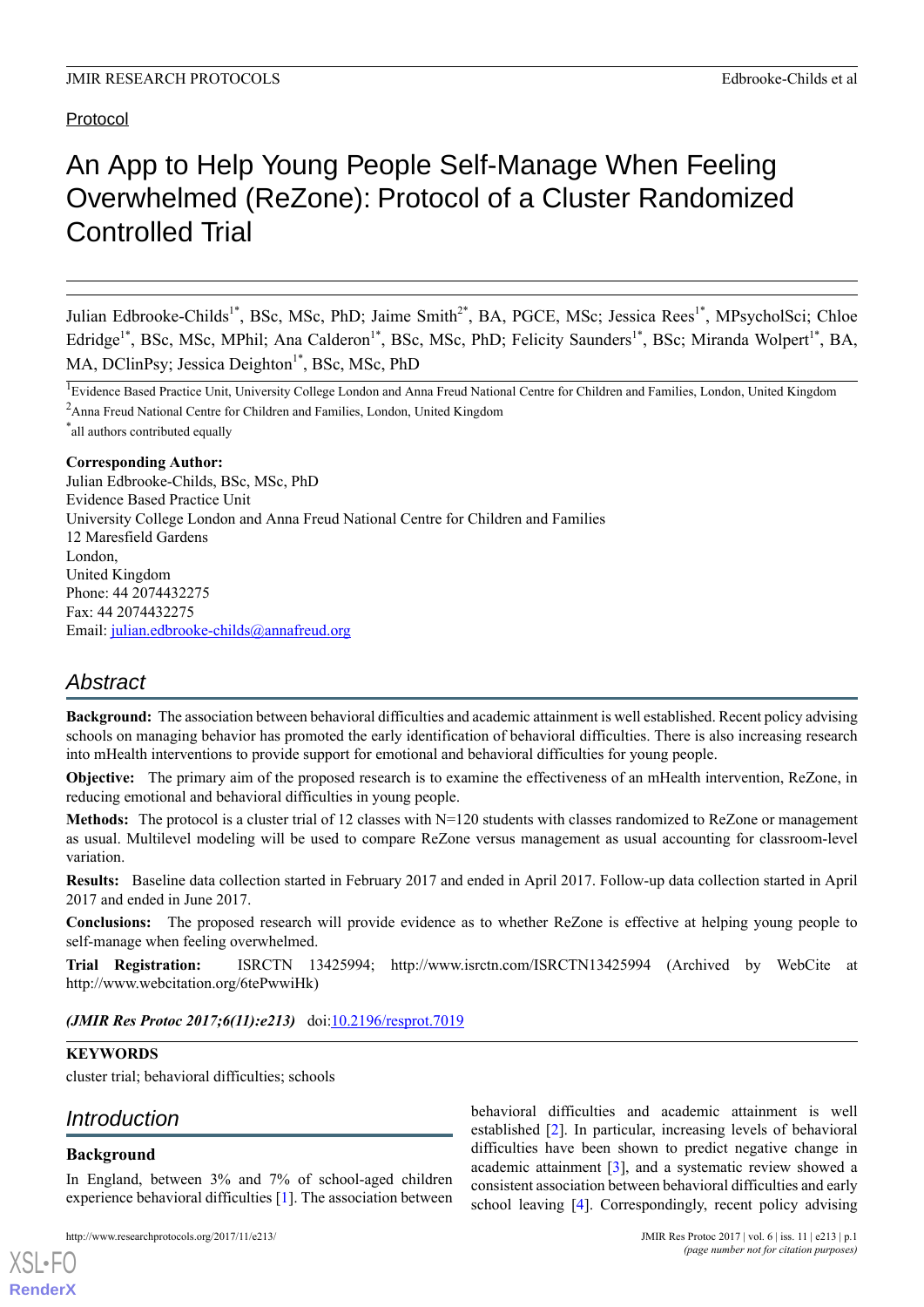schools on managing behavior has promoted the early identification of behavioral difficulties [\[5](#page-7-4)]. Behavioral difficulties may interfere with school engagement, and local government bodies in England are responsible for providing alternative provision schools. Alternative provision is defined as "education arranged by local authorities for pupils who, because of exclusion, illness or other reasons, would not otherwise receive suitable education; education arranged by schools for pupils on a fixed period of exclusion; and pupils being directed by schools to off-site provision to improve their behavior" [[6\]](#page-7-5).

A range of programs exist to support social and emotional aspects of learning (SEAL) in students, with a systematic review identifying 113 school interventions and 222 out-of-school interventions in the United Kingdom [[7\]](#page-7-6). SEAL interventions are centered on reducing risk factors and fostering protective mechanisms and focus on the development of 5 essential skills and competencies: self-awareness, self-management, social awareness, relationship skills, and responsible decision making [[8\]](#page-7-7). A review identified that the majority of children targeted for these interventions were aged 5 to 10 years (56%) and were classroom-based (74%) [\[9](#page-7-8)]. A review of meta-analyses of SEAL interventions concluded that high-quality SEAL programs can successfully increase children's socioemotional and language skills, along with fostering positive outcomes and preventing negative ones [\[10\]](#page-7-9). When compared to other youth development programs offered to school-age youth, SEAL programs are among the most successful [[11](#page-7-10)].

#### **Technology-Enabled Mental Health Care**

In terms of mental health, delivering services using new technologies is a developing area of interest in the English government, which recommends the increased use of technology-enabled interventions to improve access to services [[12\]](#page-7-11). This trend is particularly relevant to young people, a group with disproportionate levels of mental health problems and the highest use of technology. For example, 8 in 10 children aged 12 to 15 years have access to a mobile phone, with the majority (59%) using them to access the Internet. The proportion of children aged 5 to 10 years having access to a tablet computer has increased from 51% to 71% in the past 3 years [[13\]](#page-7-12). Correspondingly, there has been an increase in the use of technology (eHealth) and mobile and wireless technologies (mHealth) for health care promotion and service delivery.

Technology-enabled health care is "not just about technology, but about empowering patients to exercise greater choice and control" [[12\]](#page-7-11) through increasing their sense of agency [[14\]](#page-7-13). Some argue that it results in patients having a better understanding of their conditions [[15\]](#page-7-14). Mobile phone apps particularly enable real-time recording of moods, behaviors, and activities, which can then be shared with others to improve engagement  $[16]$  $[16]$ . The use of mobile phone and tablet technology for service provision has a range of potential benefits, including the ability to record information, portability, acceptability, relatively low costs, and near constant connectivity to young people and carers [\[17](#page-8-0)]. In addition, apps provide real-life instruction to enable self-management (eg, breathing techniques like Breathe 2 Relax [\[18](#page-8-1)]).

There is increasing research into mHealth interventions [[19,](#page-8-2)[20](#page-8-3)]. One study highlighted limitations in the security of apps in a health library [\[21](#page-8-4)]. A systematic review of youth mental health interventions via mobile phones [[22\]](#page-8-5) discovered key gaps in the literature in terms of the feasibility of apps, with little research being conducted on the attractiveness of apps for target users. The largest gap identified in the literature was evidence-based testing into the efficacy of apps, as the rapidity of technological advancement presents challenges for researchers in terms of testing newly developed apps [\[23](#page-8-6)].

#### **Aims of This Research**

The aims of this research are to bridge research gaps by developing an mHealth self-management support intervention to help students engage with learning and ensuring the intervention is evidence-based. Therefore, the primary aim of the proposed research is to examine the effectiveness of an mHealth intervention, ReZone, in reducing emotional and behavioral difficulties in young people to support engagement with school. The secondary aims are to examine the effectiveness of ReZone in improving self-management, well-being, and health-related quality of life in young people.

## *Methods*

#### **Participants and Procedures**

The sample size calculation was performed using the clustersampsi command [\[24](#page-8-7)] in Stata 12 (StataCorp LLC). The primary outcome measure is behavioral difficulties [\[25](#page-8-8)].

A minimum of 12 clusters (classes) of 10 students will be recruited. This is based on a mean effect size for universal classroom management programs of *d*=0.80 and an intraclass correlation coefficient (ICC) of 0.05 [[26\]](#page-8-9), a mean (standard deviation) in the intervention arm of 2.42 (2.05) indicating that behavioral difficulties are in the nonclinical range and a mean in the control arm of 5.13 (2.74) indicating that behavioral difficulties are in the clinical range  $[25]$  $[25]$ , an average cluster size of 10 students and a coefficient of variation of cluster sizes of 0.42 [\[27](#page-8-10)], and a correlation between before-and-after measurements of 0.5. As the sample is being stratified by alternative provision versus mainstream school, 3 classes of each type per arm are being recruited across South East England.

All students aged 10 to 15 years in the schools taking part in the project will be eligible to participate. To ensure matched ages across the conditions, 5th grade students (aged 10 to 11 years) will be recruited from mainstream schools; the alternative provision schools have classes with mixed ages, and, therefore, students aged 10 to 15 years will be recruited from these schools. Students will be informed about the study by schools, which will disseminate information sheets and consent forms. Consent will be recorded in writing from parents with assent recorded from young people. Participants will be assigned a unique number and their data will only be identified by this number; consent forms and contact details will be stored securely and separately from anonymized study data. Participant lists of all classes and students will be obtained from schools.

An independent trials unit will randomize classes to management as usual or ReZone stratified by school type (alternative

 $XS$ -FO **[RenderX](http://www.renderx.com/)**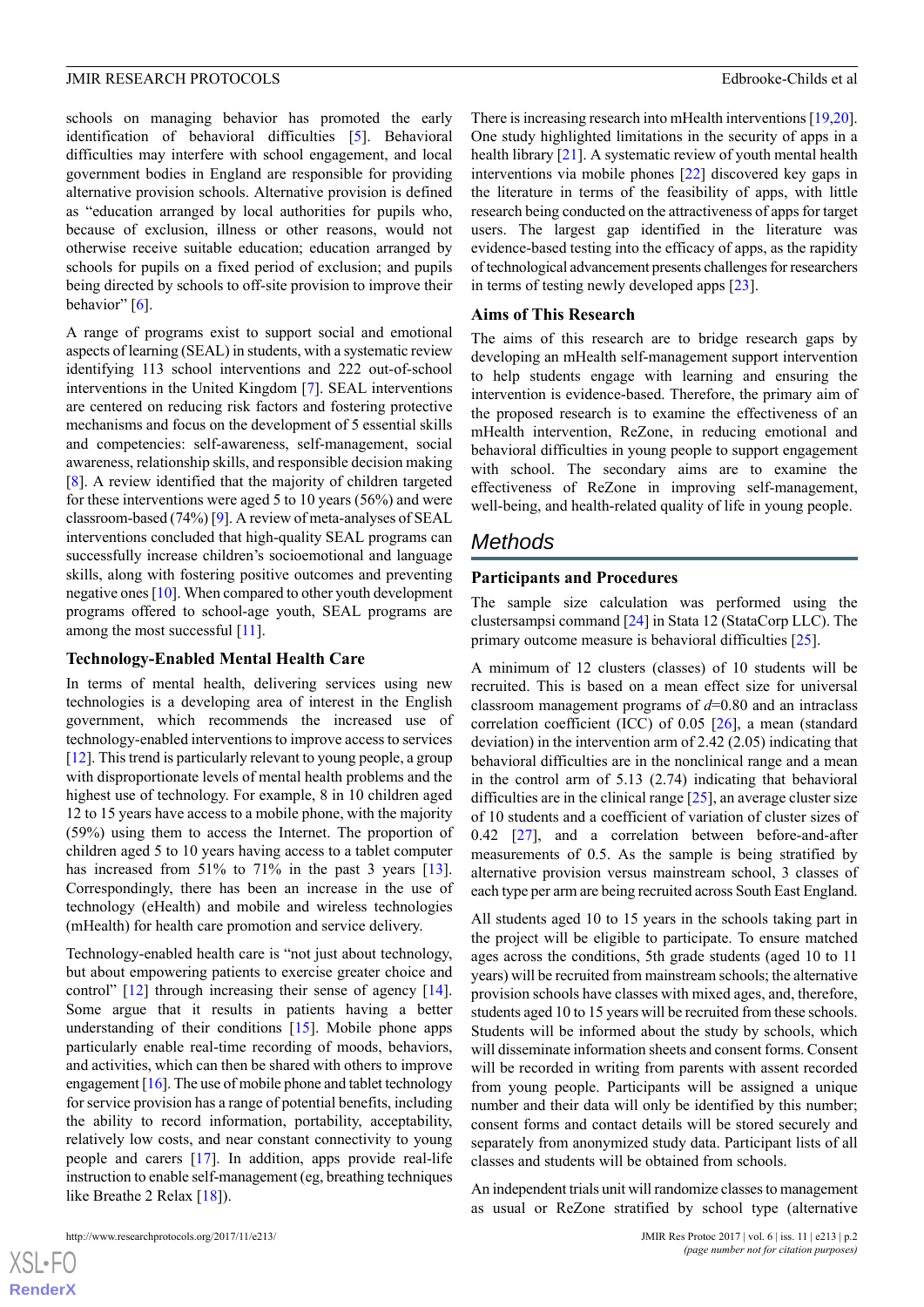provision vs mainstream) using random sequence generation after classes have been recruited and baseline measures assessed. To reduce the predictability of randomization, classes will be randomized in blocks of 2, and allocation will be implemented via a secure online portal.

Management as usual was deemed an appropriate comparator as there is no routinely used mHealth intervention in classes when students feel overwhelmed. The trial will be open label.

Research assistants will attend classes, and students will complete baseline paper questionnaires (this took place from February to April 2017). Classes will then begin management as usual or download and start using ReZone. Research assistants will attend classes to collect follow-up paper questionnaires 3 months later (this took place from April to June 2017).

A favorable opinion has been received from University College London (UCL) Research Ethics (number 7969/001), and the study is adhering to relevant ethical guidelines from the British Psychology Society [\[28](#page-8-11)]. The study is sponsored by UCL, and trial materials will be made available to the sponsor for auditing upon request. The trial is registered with ISRCTN [ISRCTN13425994], and the protocol is reported in line with Standard Protocol Items: Recommendations for Interventional Trials guidelines [\[29](#page-8-12)]. ReZone is reported according to guidelines for reporting mHealth interventions [\[30](#page-8-13)].

#### **Intervention**

#### *Infrastructure (Population Level)*

There are 3.6 million school students aged 10 to 15 years old in the United Kingdom [[31\]](#page-8-14). The rapid increase of teledensity—56% of children aged 8 to 12 years [[32\]](#page-8-15) and 88% of adolescents aged 13 to 17 years own or have access to a mobile phone [\[33](#page-8-16)]—combined with the increase in access to a tablet or e-reader—58% of adolescents have access to a tablet computer and 35% of teachers have access to a tablet computer or e-reader in the classroom (compared to only 20% of teachers in 2012) [[34\]](#page-8-17)—allows ReZone to reach a large population.

#### *Technology Platform*

ReZone was made for Apple iOS, Google Android, and Google ChromeBook. It was developed using HTML, Cascading Style Sheets, and JavaScript and using Phonegap to convert into iOS and Android apps. The server querying was performed using hypertext preprocessor (PHP) and a MySQL database. The server is a Dell PowerEdge R210 with Quad Core 2.40 Ghz Linux-based dedicated server with 1 TB bandwidth. The ChromeBook app is kept as a packaged HTML app.

#### *Interoperability and Health Information System Context*

As ReZone is being used in a classroom setting, it is not necessary to connect or interact with national or regional health information systems at this stage.

#### *Intervention Delivery*

[XSL](http://www.w3.org/Style/XSL)•FO **[RenderX](http://www.renderx.com/)**

Students are able to download the ReZone app from the iTunes, Google Play, and Windows app stores. Students can then use the app as much as they like, using the tools on the platform as well as being able to download and email the flat graphics of tools without personal data. Students can use ReZone on their own accord or be directed by teachers to use it during classes at times the student is becoming overwhelmed.

#### *Intervention Content*

The app aims to help students manage their emotional well-being in the classroom by encouraging them to refocus if they are feeling angry, stressed, or anxious. ReZone contains a series of tools designed to improve concentration, help relieve stress, and help students to reflect and think through problems logically. Consultations with staff from alternative provision schools were conducted where researchers discussed the therapeutic tools already being used within the school and which elements of the tools they felt were important. ReZone was then reviewed as part of the App Approval Application panel at the Anna Freud National Centre for Children and Families. This feedback, along with mentalization-based therapy, cognitive behavioral therapy (CBT), mindfulness breathing, and evidence-based training such as attention bias modification training (ABMT) aided the design of ReZone.

#### *Functions*

There are 6 functions of Rezone (stress bucket, chill out, art therapy, timeout, happy faces, and games) [\(Figure 1\)](#page-3-0) which are based in CBT, mindfulness, and ABMT.

- Stress bucket ([Figures 2](#page-3-1) and [3\)](#page-4-0): The stress bucket lets the user add any stressors that they are experiencing to a bucket. They are then able to introduce activities that help them cope with each stressor. They can see the water in the bucket rise and fall as they add and relieve stressors. If the bucket reaches 50 stress points, it will overflow.
- Timeout: Timeout asks the user to think through a time when they have felt stressed, angry, or upset. The user then works through on the app all the events that led up to feeling this way and what happened afterwards. The user can also think through what they could have done differently to help the situation as a behavioral plan. The visualization is a rocket, and each thought process creates a cloud.
- Chill out ([Figure 4](#page-4-1)): Chill out uses breathing to help the user calm down and relax. Each chill out activity is based around an object or animal (rabbit, jellyfish, ball, or square) using breathing in different ways.
- Art therapy: The user can choose between a castle, dinosaur, fish, goat, heart, helicopter, unicorn, rocket, footballer, sea, or turtle to color in. There is a range of colors and utensils to complete the drawing.
- Happy faces: The user is given 30 seconds to find as many happy faces as they can among other faces depicting negative emotions.
- Game: There is game of Balloon Blast on the app. The user taps the screen to move the balloon up, trying to avoid all the obstacles, as hitting one will mean the game is over. This is a game created to provide a break or reward for the user in between the other features.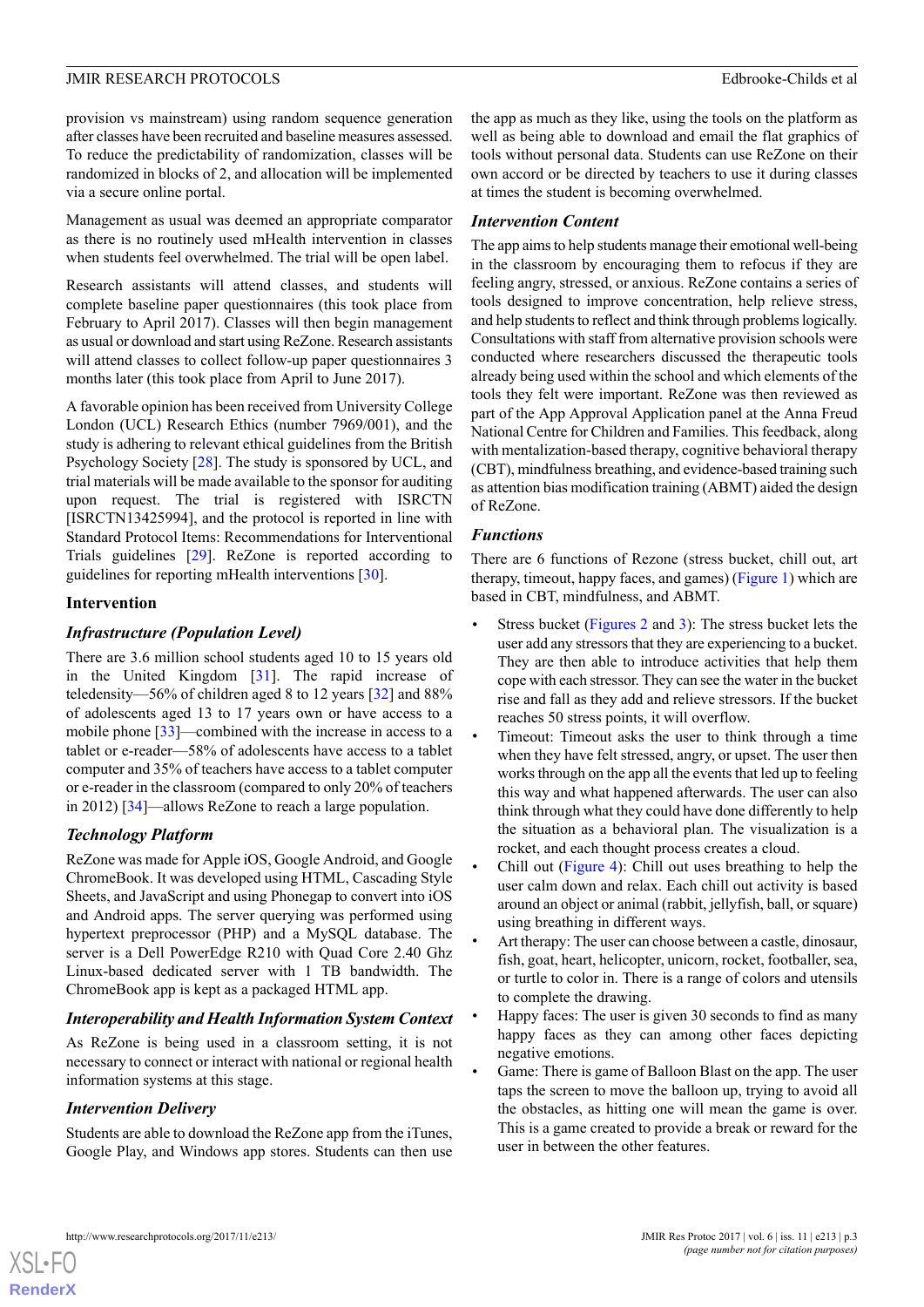<span id="page-3-0"></span>**Figure 1.** ReZone home page.



<span id="page-3-1"></span>Figure 2. ReZone stress bucket (before).

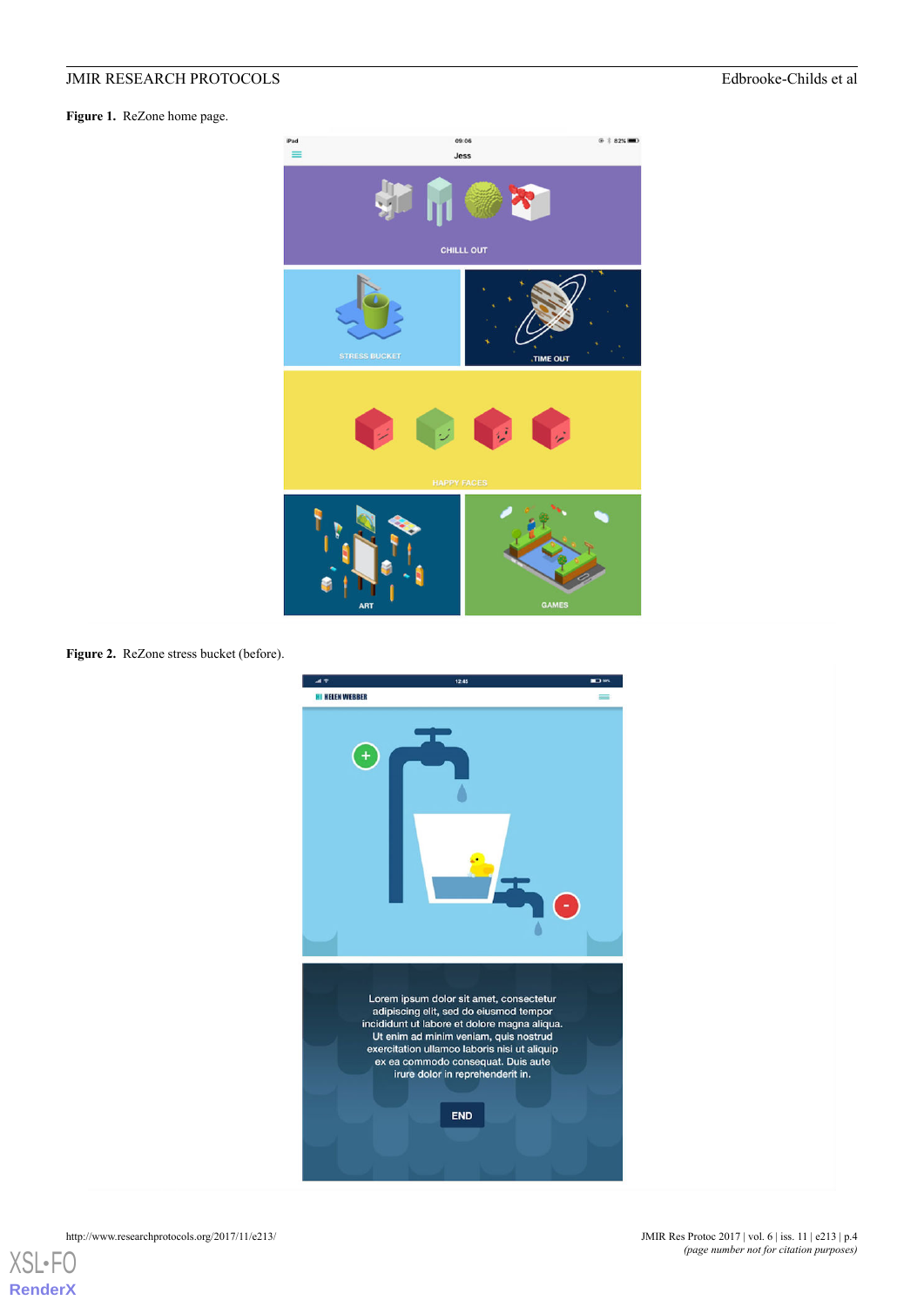<span id="page-4-0"></span>**Figure 3.** ReZone stress bucket (after).



<span id="page-4-1"></span>**Figure 4.** ReZone chill out function; breathing exercise.

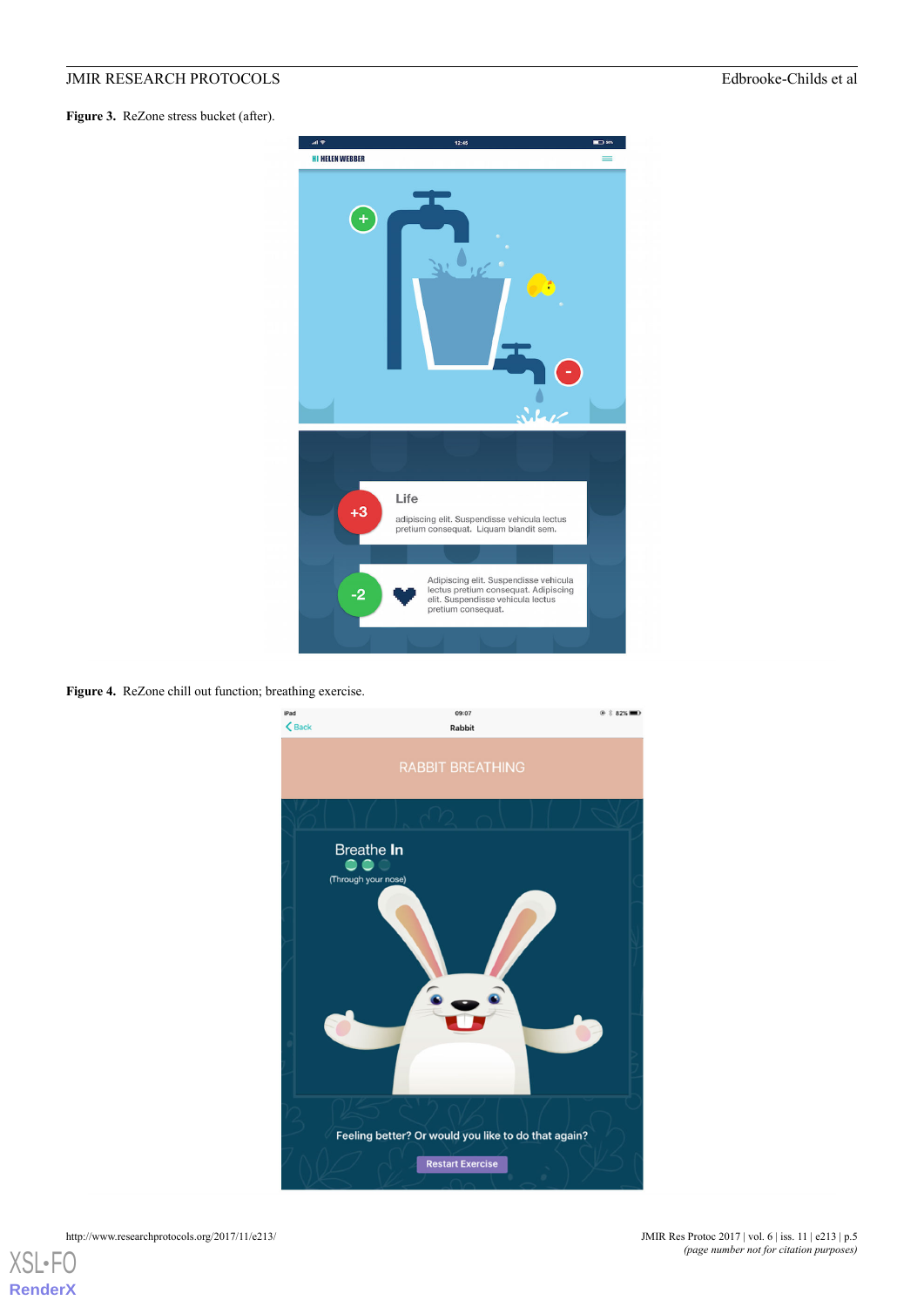#### **Theory**

#### *Cognitive Behavioral Therapy*

The stress bucket and timeout are based on the mechanism of CBT, a widely used technique looking at how a person thinks about a situation and how this affects the way they act [[35\]](#page-8-18). It has been shown to successfully treat many conditions including depression and anxiety in young people in a variety of settings and formats when delivered through a digital platform [\[36](#page-8-19)].

## *Mindfulness*

Chill out and art therapy are based on the concept of mindfulness [[37](#page-8-20)[,38](#page-8-21)]. This can be defined as the self-regulation of attention and orientation so that it is maintained on immediate experiences, allowing for increased recognition of mental events in the present moment, curiosity, openness, and acceptance. Mindfulness has been shown to have many benefits for children and young people [[38\]](#page-8-21). For example, evidence suggests that mindfulness can improve the mental, emotional, social, and physical health of young people. It can also increase the ability to manage behavior and emotions while reducing stress and anxiety [[39,](#page-8-22)[40](#page-8-23)].

## *Attention Bias Modification Training*

Happy faces uses techniques from ABMT, which aims to alter cognitive biases that selectively focus on negative emotional cues in the environment [[41\]](#page-9-0). It has been shown that if children search for happy faces among angry faces, greater posttraining attention bias toward happy faces is evident. It also has significantly reduced clinician-rated anxiety [\[42](#page-9-1)].

## **Usability and Content Testing**

Designing the app began with formative research with alternative provider schools to elicit feedback about the current use of tools when feeling angry, stressed, or anxious and current mobile phone and tablet use in and outside of the classroom. Students were also recruited to test prototypes and provide feedback on the usability, content, and design of the app. We will also be conducting focus groups and interviews with teachers and students at the end of the trial to gather further feedback on usability and content.

## **User Feedback**

In the initial feedback on the designs, students reported that the tools were useful and easy to understand, and they appreciated the ability to have a range of tools in one place. Students offered their opinions on the design and wording of the app for their age range and on how best to share their data with their teachers. Given the existing user feedback, it is not anticipated that ReZone will cause distress. However, if students were to experience distress from using ReZone, it would be recorded as a serious adverse event, the ethics committee and sponsor would be notified, and the trial would be stopped if necessary.

#### **Access of Individual Participants**

ReZone is designed to be used in school settings with 10- to 15-year-old students, who commonly have access to tablets within school. Access could be affected by socioeconomic status due to the cost of a mobile phone or tablet to families or schools.

#### **Cost Assessment**

ReZone is free to download from the relevant app stores and, therefore, the cost of the intervention to the school is for Internet access in order to download and run the app and the cost of the tablets and/or phones. The financial strategy of ReZone and other digital products in our center is to cover ongoing technical maintenance of the app and systems through costed training for schools and mental health services in using specific products such as ReZone, using digital products in these settings in general, and developing and evaluating in-house digital products.

## **Adoption Inputs and Program Entry**

ReZone has information points and examples throughout the app and the 6 individual functions so that the intervention use is clear to both students and staff. Students were recruited to give feedback on the information points and usability of the app. Additional training will not be provided as ReZone has been developed to be used as a standalone intervention.

## **Limitation for Delivery at Scale**

Access to mobile phones and tablets at school is the main limitation for delivery at scale, but this is more applicable to mainstream schools than alternative provider schools where mobile phones and tablets are routinely used during learning.

## **Contextual Adaptability**

The functionality of ReZone applies to a range of school settings. The intervention is free and easily downloaded from various app stores; it is not limited to specific users or geographical localities. It will be important to examine how best to adapt ReZone for other cultures, groups, and settings as part of other projects.

#### **Replicability**

Screenshots of content are included in [Figures 1](#page-3-0) to [4](#page-4-1) to provide information and further context for replicating the study.

#### **Data Security**

Students are asked to enter their name, school, and date of birth each time they start using the app. The app combines the 3 sets of data encryption before submitting to the server using an Internet connection. These data are encrypted again at server level using PHP and saved in encrypted format inside a MySQL database with a unique identifier. Name, school, and date of birth are not stored as plain text in the database. If the data were to be intercepted, the data would be meaningless because they are encrypted before leaving the app. With regard to the ChromeBook app, a SHA256 Secure Sockets Layer certificate will be added to encrypt the data further. The server itself has physical and software-based security such as cameras around the hardware, daily backups, and a firewall.

#### **Compliance With National Guidelines or Regulatory Statutes**

The tools used on ReZone are based on the relevant supporting evidence base for mentalization-based therapy, CBT techniques, and ABMT. They are evidence-informed tools that have been previously created and align with relevant recommendations,

 $XS$ -FO **[RenderX](http://www.renderx.com/)**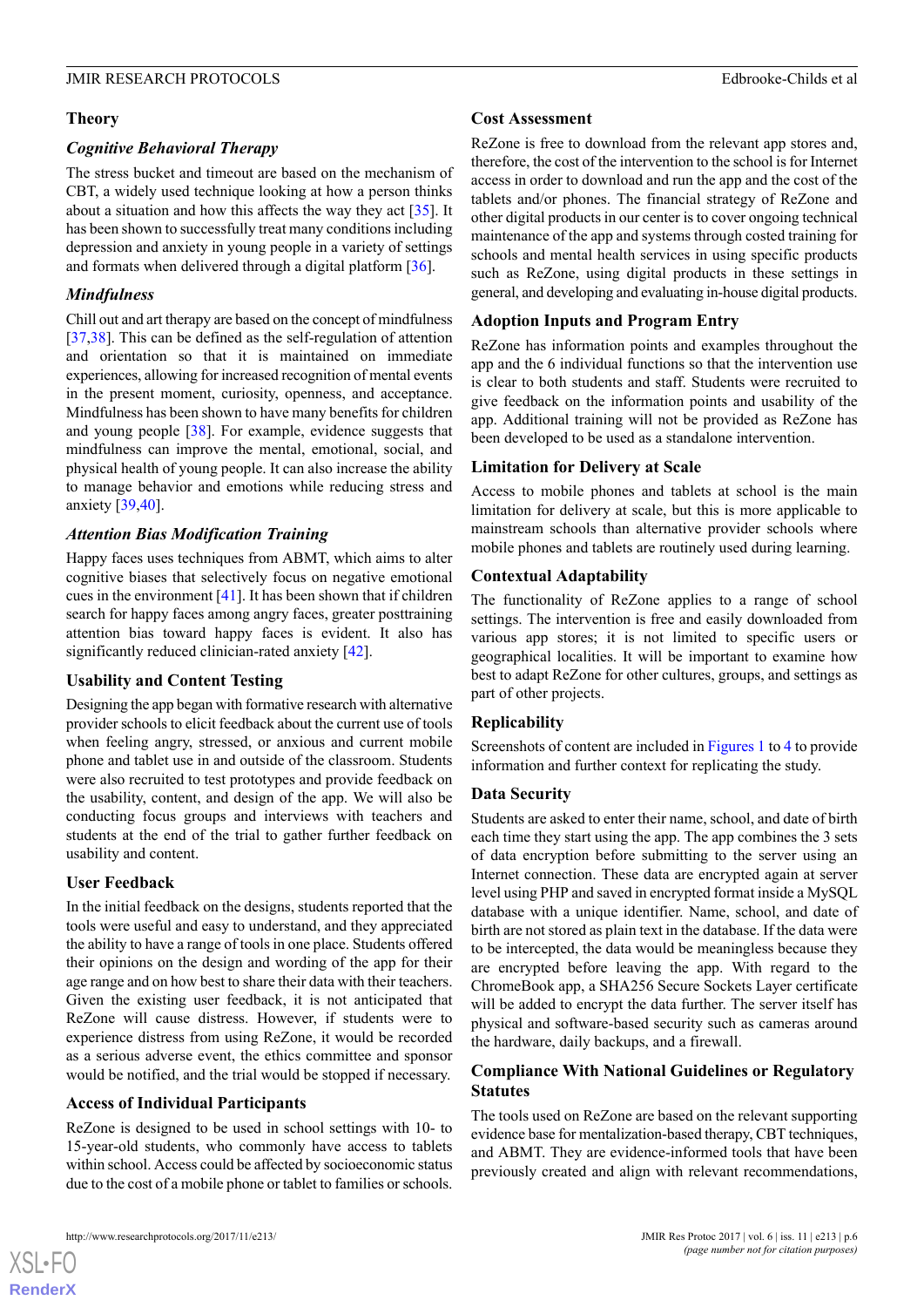such as CBT for anxiety as recommended by National Institute for Health and Care Excellence guidelines [\[43](#page-9-2)].

#### **Fidelity of the Intervention**

Activity data are stored on the app and will be reviewed to determine how long students spend on ReZone, which tools they use the most, and for how long they use each tool. Metrics of participant engagement with the intervention will also be measured by teachers on self-reported forms. Teachers will record fidelity (eg, the number of times ReZone is used per class, the number of students using ReZone), class disruption, other SEAL interventions being used, and length of time to reinstate student to the class. Participants can also print off activities completed on the app to show teachers or family members.

#### **Measures**

#### *Demographic Characteristics*

Age, gender, and ethnicity will be self-reported by young people at baseline. Ethnicity will be captured using the categories from the 2001 Census. Special educational needs will be obtained from school records.

#### *Emotional and Behavioral Difficulties*

To measure emotional and behavioral difficulties, the 16-item Me and My School (M&MS) [\[25](#page-8-8)] will be used. The M&MS measure comprises 2 subscales assessing emotional difficulties (10 items; eg, "I feel lonely," "I worry a lot") and behavioral difficulties (6 items; eg, "I lose my temper," "I break things on purpose"). Young people respond to all items on a 3-point scale from 0=never to 2=always. The M&MS has been used in previous studies and demonstrated reliability and validity [[25\]](#page-8-8). Moreover, clinical cut-off scores have been established of 10 or more for emotional difficulties and 6 or more for behavioral difficulties.

#### *Mental Well-Being*

To measure mental well-being, the 7-item Short Warwick-Edinburgh Mental Well-being Scale (SWEMWBS) [[44\]](#page-9-3) will be used. The SWEMWBS measures positive mental well-being (eg, "I've been feeling useful," "I've been feeling relaxed"). Young people respond to all items on a 5-point scale from 1=none of the time to 5=all of the time. The SWEMWBS has been used in previous studies and demonstrated reliability and validity [[44\]](#page-9-3).

#### *Self-Management*

To measure self-management, the 6-item self subscale of the Youth Empowerment Scale–Mental Health (YES-MH) [\[45](#page-9-4)] will be used. The self subscale captures empowerment to self-manage mental health difficulties (eg, "I know how to take care of my mental or emotional health," "I feel my life is under control"). Young people respond to all items on a 5-point scale from 1=never or almost never to 5=always or almost always. The YES-MH has been used in a previous study and demonstrated reliability and validity [\[45](#page-9-4)].

## *Health-Related Quality of Life*

To measure health-related quality of life, the 6-item EuroQol 5-Dimension–Youth (EQ-5D-Y) [[46\]](#page-9-5) will be used. The EQ-5D-Y captures current health states regarding 5 specific health domains (eg, mobility, self-care) on a 3-point scale from 1=no problems to 3=a lot of problems and global health on a visual analog scale. The EQ-5D-Y has been used in previous studies and demonstrated reliability and validity [[46\]](#page-9-5).

#### **Analytic Strategy**

Data will be entered into an Excel (Microsoft Corp) spreadsheet by research assistants with a random 20% double-entered for cross-checking. Data will only be stored on the organization's secured servers, accessible only by members of the research team. Data will be analyzed using Stata 12 (StataCorp LLC) in order to examine the effectiveness of ReZone in reducing emotional and behavioral difficulties and improving self-management, well-being, and health-related quality of life in young people in need of targeted support to engage with learning. Three models will be tested for each of the outcome variables with time nested within students within classrooms. In model 0, the null model without predictors will be computed to examine change in outcome (eg, behavioral difficulties) over time, and the ICC will be calculated. In model 1, the association patient-level grand mean centered age, ethnicity, and special educational needs will be entered as a level-1 predictor. In model 2, the condition (ReZone vs management as usual) will be entered. School-type (ie, alternative provision vs mainstream) will be entered as a fixed effect. The likelihood ratio test will be used to compare the fit of subsequent models. An intention-to-treat analysis will be performed with last-item carried forward imputation.

# *Results*

Funding for the trial has been secured from University College London (UCL). Baseline data collection started in February 2017 and ended in April 2017. Follow-up data collection started in April 2017 and ended in June 2017. Data analysis and write-up will be completed by December 2017.

Any updates to this protocol will be published, and the findings of the proposed research will be submitted for publication in a peer-reviewed journal by the current authors in line with International Committee of Medical Journal Editors' guidelines. The research team will also disseminate findings to the participating schools, the study sponsor, and relevant conferences. A public summary of the findings will be available on our organization's website (www.ucl.ac.uk/ebpu).

# *Discussion*

The trial and its findings will develop an evidence-based mHealth self-management support intervention to help students engage with learning and manage their emotions. The findings will contribute to the growing use of technology to support children and young people with their mental health. Anticipated limitations of the proposed research include the fidelity of the intervention, assessed through teacher self-report and activity data; the content of management as usual, as different classes

 $XS$ -FO **[RenderX](http://www.renderx.com/)**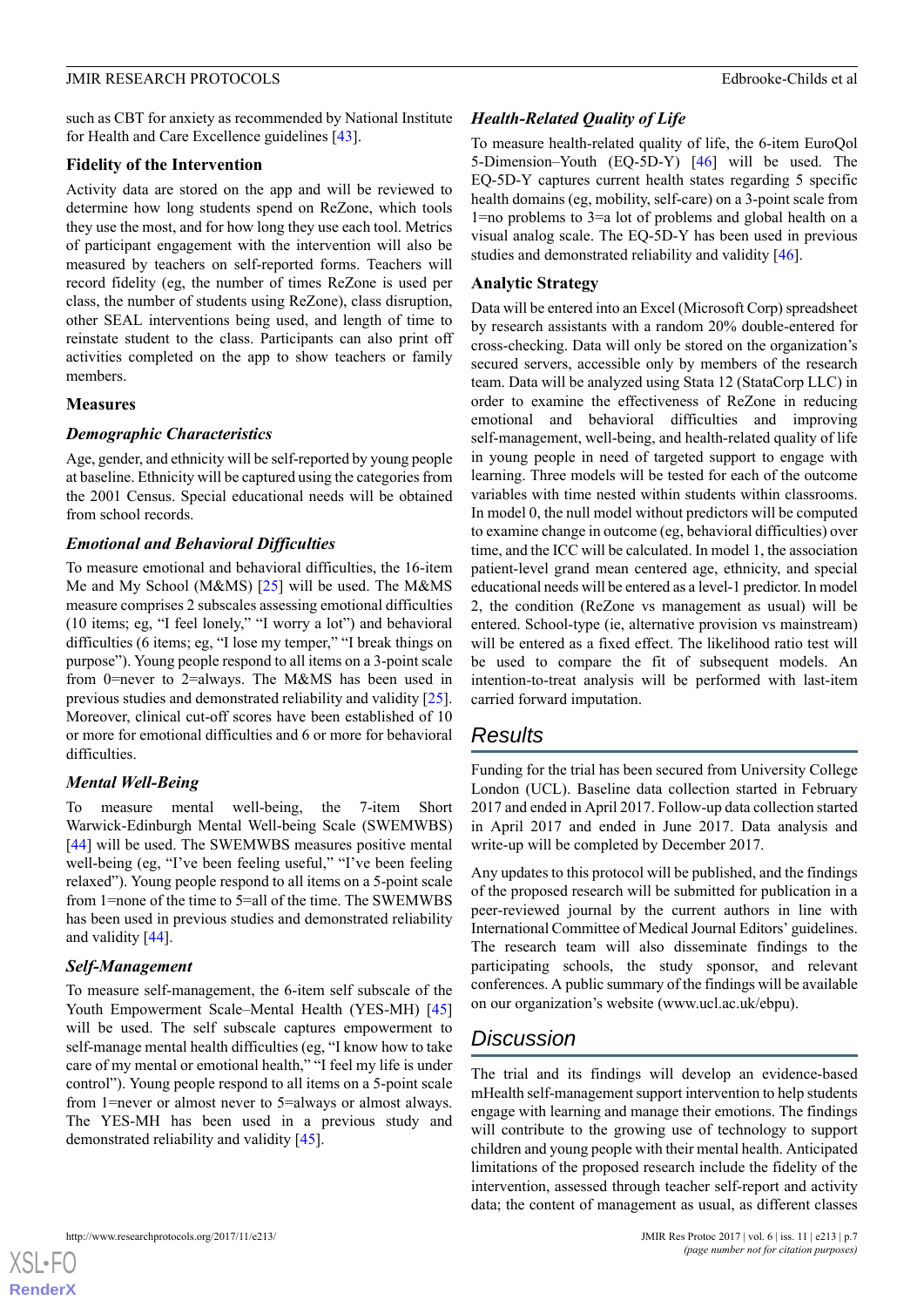in this arm may use a variety of different social and emotional learning interventions despite not using ReZone, assessed through teacher self-report; and attrition, addressed by designing ReZone with young people to ensure it is usable and through using existing questionnaires that balance length with capturing

the necessary range of relevant outcomes. Notwithstanding the above limitations, the proposed research will provide evidence as to whether ReZone is effective in helping young people to self-manage when feeling overwhelmed.

## **Conflicts of Interest**

None declared.

## <span id="page-7-0"></span>**References**

- <span id="page-7-1"></span>1. Green H, McGinnity A, Meltzer H, Ford T, Goodman R. Mental Health of Children and Young People in Great Britain. London: Palgrave; 2004.
- <span id="page-7-2"></span>2. Moilanen KL, Shaw DS, Maxwell KL. Developmental cascades: externalizing, internalizing, and academic competence from middle childhood to early adolescence. Dev Psychopathol 2010 Aug;22(3):635-653 [[FREE Full text](http://europepmc.org/abstract/MED/20576184)] [doi: [10.1017/S0954579410000337](http://dx.doi.org/10.1017/S0954579410000337)] [Medline: [20576184](http://www.ncbi.nlm.nih.gov/entrez/query.fcgi?cmd=Retrieve&db=PubMed&list_uids=20576184&dopt=Abstract)]
- <span id="page-7-3"></span>3. Patalay P, Fink E, Fonagy P, Deighton J. Unpacking the associations between heterogeneous externalising symptom development and academic attainment in middle childhood. Eur Child Adolesc Psychiatry 2016 May;25(5):493-500. [doi: [10.1007/s00787-015-0758-5\]](http://dx.doi.org/10.1007/s00787-015-0758-5) [Medline: [26260353](http://www.ncbi.nlm.nih.gov/entrez/query.fcgi?cmd=Retrieve&db=PubMed&list_uids=26260353&dopt=Abstract)]
- <span id="page-7-4"></span>4. Esch P, Bocquet V, Pull C, Couffignal S, Lehnert T, Graas M, et al. The downward spiral of mental disorders and educational attainment: a systematic review on early school leaving. BMC Psychiatry 2014 Aug 27;14:237 [\[FREE Full text\]](https://bmcpsychiatry.biomedcentral.com/articles/10.1186/s12888-014-0237-4) [doi: [10.1186/s12888-014-0237-4](http://dx.doi.org/10.1186/s12888-014-0237-4)] [Medline: [25159271](http://www.ncbi.nlm.nih.gov/entrez/query.fcgi?cmd=Retrieve&db=PubMed&list_uids=25159271&dopt=Abstract)]
- <span id="page-7-5"></span>5. Department for Education. Mental health and behaviour in schools: departmental advice for school staff. 2016. URL: [https:/](https://www.gov.uk/government/uploads/system/uploads/attachment_data/file/508847/Mental_Health_and_Behaviour_-_advice_for_Schools_160316.pdf) [/www.gov.uk/government/uploads/system/uploads/attachment\\_data/file/508847/](https://www.gov.uk/government/uploads/system/uploads/attachment_data/file/508847/Mental_Health_and_Behaviour_-_advice_for_Schools_160316.pdf) [Mental\\_Health\\_and\\_Behaviour\\_-\\_advice\\_for\\_Schools\\_160316.pdf](https://www.gov.uk/government/uploads/system/uploads/attachment_data/file/508847/Mental_Health_and_Behaviour_-_advice_for_Schools_160316.pdf) [accessed 2017-09-28] [[WebCite Cache ID 6tk4Fjbhg](http://www.webcitation.org/6tk4Fjbhg)]
- <span id="page-7-6"></span>6. Department for Education. Alternative provision: statutory guidance for local authorities. 2013. URL: [https://www.gov.uk/](https://www.gov.uk/government/uploads/system/uploads/attachment_data/file/268940/alternative_provision_statutory_guidance_pdf_version.pdf) [government/uploads/system/uploads/attachment\\_data/file/268940/alternative\\_provision\\_statutory\\_guidance\\_pdf\\_version.](https://www.gov.uk/government/uploads/system/uploads/attachment_data/file/268940/alternative_provision_statutory_guidance_pdf_version.pdf) [pdf](https://www.gov.uk/government/uploads/system/uploads/attachment_data/file/268940/alternative_provision_statutory_guidance_pdf_version.pdf) [[WebCite Cache ID 6tk4fXDDN](http://www.webcitation.org/6tk4fXDDN)]
- <span id="page-7-7"></span>7. Clarke A, Morreale S, Field C, Hussein Y, Barry M. What works in enhancing social and emotional skills development during childhood and adolescence? A review of the evidence on the effectiveness of school-based out-of-school programmes in the UK. 2015. URL: [http://www.eif.org.uk/wp-content/uploads/2015/03/](http://www.eif.org.uk/wp-content/uploads/2015/03/Review-of-Social-and-Emotional-Skills-Based-Intervention_Report-WEB-VERSION.pdf) [Review-of-Social-and-Emotional-Skills-Based-Intervention\\_Report-WEB-VERSION.pdf](http://www.eif.org.uk/wp-content/uploads/2015/03/Review-of-Social-and-Emotional-Skills-Based-Intervention_Report-WEB-VERSION.pdf) [accessed 2017-09-25] [\[WebCite](http://www.webcitation.org/6tk4sSptC) [Cache ID 6tk4sSptC\]](http://www.webcitation.org/6tk4sSptC)
- <span id="page-7-9"></span><span id="page-7-8"></span>8. Collaborative for Academic Social and Emotional Learning. Safe and sound: an educational leader's guide to evidence-based social and emotional learning programs - Illinois edition. URL: [http://www.casel.org/wp-content/uploads/2016/06/](http://www.casel.org/wp-content/uploads/2016/06/safe-and-sound-il-edition.pdf) [safe-and-sound-il-edition.pdf](http://www.casel.org/wp-content/uploads/2016/06/safe-and-sound-il-edition.pdf) [accessed 2017-09-25] [\[WebCite Cache ID 6tk53ArF9](http://www.webcitation.org/6tk53ArF9)]
- <span id="page-7-10"></span>9. Durlak JA, Weissberg RP, Dymnicki AB, Taylor RD, Schellinger KB. The impact of enhancing students' social and emotional learning: a meta-analysis of school-based universal interventions. Child Dev 2011;82(1):405-432. [doi: [10.1111/j.1467-8624.2010.01564.x\]](http://dx.doi.org/10.1111/j.1467-8624.2010.01564.x) [Medline: [21291449](http://www.ncbi.nlm.nih.gov/entrez/query.fcgi?cmd=Retrieve&db=PubMed&list_uids=21291449&dopt=Abstract)]
- <span id="page-7-11"></span>10. Gutman LM, Schoon I. Preventive interventions for children and adolescents: a review of meta-analytuc evidence. Eur Psychol 2015 Oct;20(4):231-241. [doi: [10.1027/1016-9040/a000232](http://dx.doi.org/10.1027/1016-9040/a000232)]
- <span id="page-7-12"></span>11. Payton J, Weissberg R, Durlak J. The positive impact of social and emotional learning for kindergarten to eighth-grade students: findings from three scientific reviews. URL: [http://www.casel.org/wp-content/uploads/2016/08/](http://www.casel.org/wp-content/uploads/2016/08/PDF-4-the-positive-impact-of-social-and-emotional-learning-for-kindergarten-to-eighth-grade-students-executive-summary.pdf) [PDF-4-the-positive-impact-of-social-and-emotional-learning-for-kindergarten-to-eighth-grade-students-executive-summary.](http://www.casel.org/wp-content/uploads/2016/08/PDF-4-the-positive-impact-of-social-and-emotional-learning-for-kindergarten-to-eighth-grade-students-executive-summary.pdf) [pdf](http://www.casel.org/wp-content/uploads/2016/08/PDF-4-the-positive-impact-of-social-and-emotional-learning-for-kindergarten-to-eighth-grade-students-executive-summary.pdf) [accessed 2017-09-25] [[WebCite Cache ID 6tk5YyP3H](http://www.webcitation.org/6tk5YyP3H)]
- <span id="page-7-13"></span>12. Hollis C, Morriss R, Martin J, Amani S, Cotton R, Denis M, et al. Technological innovations in mental healthcare: harnessing the digital revolution. Br J Psychiatry 2015 Apr;206(4):263-265. [doi: [10.1192/bjp.bp.113.142612\]](http://dx.doi.org/10.1192/bjp.bp.113.142612) [Medline: [25833865](http://www.ncbi.nlm.nih.gov/entrez/query.fcgi?cmd=Retrieve&db=PubMed&list_uids=25833865&dopt=Abstract)]
- <span id="page-7-14"></span>13. Ofcom. Children and parents: media use and attitudes report. 2014. URL: [http://stakeholders.ofcom.org.uk/binaries/research/](http://stakeholders.ofcom.org.uk/binaries/research/media-literacy/media-use-attitudes-14/Childrens_2014_Report.pdf) [media-literacy/media-use-attitudes-14/Childrens\\_2014\\_Report.pdf](http://stakeholders.ofcom.org.uk/binaries/research/media-literacy/media-use-attitudes-14/Childrens_2014_Report.pdf) [accessed 2017-09-28] [[WebCite Cache ID 6tk5pHkXV](http://www.webcitation.org/6tk5pHkXV)]
- <span id="page-7-15"></span>14. Boydell KM, Hodgins M, Pignatiello A, Teshima J, Edwards H, Willis D. Using technology to deliver mental health services to children and youth: a scoping review. J Can Acad Child Adolesc Psychiatry 2014 May;23(2):87-99 [\[FREE Full text\]](http://europepmc.org/abstract/MED/24872824) [Medline: [24872824](http://www.ncbi.nlm.nih.gov/entrez/query.fcgi?cmd=Retrieve&db=PubMed&list_uids=24872824&dopt=Abstract)]
- 15. Grealish A, Hunter A, Glaze R, Potter L. Telemedicine in a child and adolescent mental health service: participants' acceptance and utilization. J Telemed Telecare 2005;11 Suppl 1:53-55. [doi: [10.1258/1357633054461921\]](http://dx.doi.org/10.1258/1357633054461921) [Medline: [16035994](http://www.ncbi.nlm.nih.gov/entrez/query.fcgi?cmd=Retrieve&db=PubMed&list_uids=16035994&dopt=Abstract)]
- 16. Kroenke K, Spitzer RL, Williams JB. The PHQ-9: validity of a brief depression severity measure. J Gen Intern Med 2001 Sep;16(9):606-613 [[FREE Full text](http://europepmc.org/abstract/MED/11556941)] [Medline: [11556941\]](http://www.ncbi.nlm.nih.gov/entrez/query.fcgi?cmd=Retrieve&db=PubMed&list_uids=11556941&dopt=Abstract)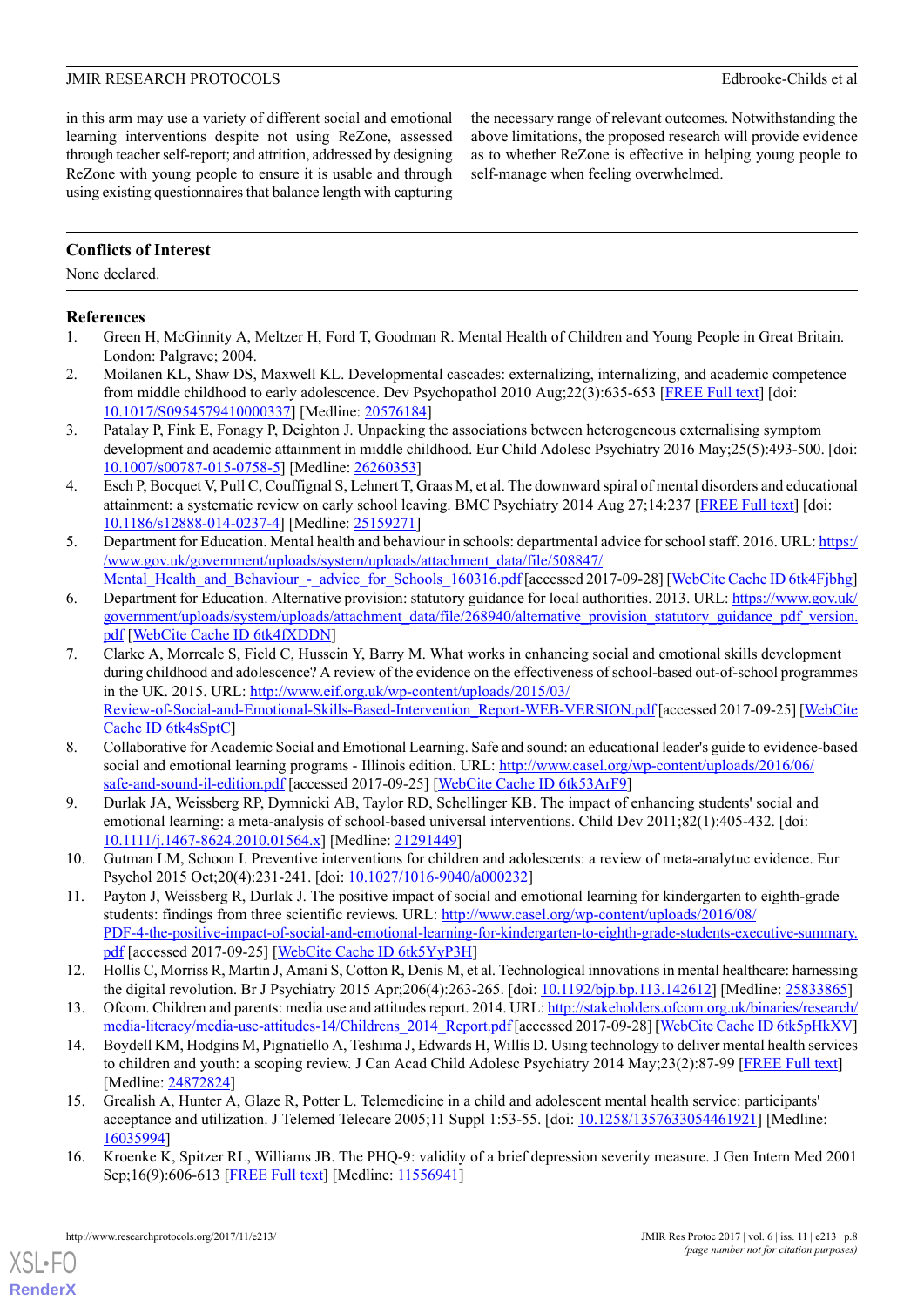- <span id="page-8-0"></span>17. Ly KH, Carlbring P, Andersson G. Behavioral activation-based guided self-help treatment administered through a smartphone application: study protocol for a randomized controlled trial. Trials 2012;13:62 [[FREE Full text](http://trialsjournal.biomedcentral.com/articles/10.1186/1745-6215-13-62)] [doi: [10.1186/1745-6215-13-62](http://dx.doi.org/10.1186/1745-6215-13-62)] [Medline: [22607302](http://www.ncbi.nlm.nih.gov/entrez/query.fcgi?cmd=Retrieve&db=PubMed&list_uids=22607302&dopt=Abstract)]
- <span id="page-8-2"></span><span id="page-8-1"></span>18. Luxton DD, McCann RA, Bush NE, Mishkind MC, Reger GM. mHealth for mental health: integrating smartphone technology in behavioral healthcare. Prof Psychol Res Pract 2011;42(6):505-512. [doi: [10.1037/a0024485](http://dx.doi.org/10.1037/a0024485)]
- 19. Bakker D, Kazantzis N, Rickwood D, Rickard N. Mental health smartphone apps: review and evidence-based recommendations for future developments. JMIR Ment Health 2016;3(1):e7 [\[FREE Full text\]](http://mental.jmir.org/2016/1/e7/) [doi: [10.2196/mental.4984](http://dx.doi.org/10.2196/mental.4984)] [Medline: [26932350](http://www.ncbi.nlm.nih.gov/entrez/query.fcgi?cmd=Retrieve&db=PubMed&list_uids=26932350&dopt=Abstract)]
- <span id="page-8-4"></span><span id="page-8-3"></span>20. Leigh S, Flatt S. App-based psychological interventions: friend or foe? Evid Based Ment Health 2015 Nov;18(4):97-99. [doi: [10.1136/eb-2015-102203\]](http://dx.doi.org/10.1136/eb-2015-102203) [Medline: [26459466\]](http://www.ncbi.nlm.nih.gov/entrez/query.fcgi?cmd=Retrieve&db=PubMed&list_uids=26459466&dopt=Abstract)
- <span id="page-8-5"></span>21. Huckvale K, Prieto JT, Tilney M, Benghozi P, Car J. Unaddressed privacy risks in accredited health and wellness apps: a cross-sectional systematic assessment. BMC Med 2015;13:214 [[FREE Full text\]](http://www.biomedcentral.com/1741-7015/13/214) [doi: [10.1186/s12916-015-0444-y](http://dx.doi.org/10.1186/s12916-015-0444-y)] [Medline: [26404673](http://www.ncbi.nlm.nih.gov/entrez/query.fcgi?cmd=Retrieve&db=PubMed&list_uids=26404673&dopt=Abstract)]
- <span id="page-8-6"></span>22. Seko Y, Kidd S, Wiljer D, McKenzie K. Youth mental health interventions via mobile phones: a scoping review. Cyberpsychol Behav Soc Netw 2014 Sep;17(9):591-602. [doi: [10.1089/cyber.2014.0078](http://dx.doi.org/10.1089/cyber.2014.0078)] [Medline: [25007383](http://www.ncbi.nlm.nih.gov/entrez/query.fcgi?cmd=Retrieve&db=PubMed&list_uids=25007383&dopt=Abstract)]
- <span id="page-8-7"></span>23. Riley WT, Rivera DE, Atienza AA, Nilsen W, Allison SM, Mermelstein R. Health behavior models in the age of mobile interventions: are our theories up to the task? Transl Behav Med 2011 Mar;1(1):53-71 [[FREE Full text](http://europepmc.org/abstract/MED/21796270)] [doi: [10.1007/s13142-011-0021-7](http://dx.doi.org/10.1007/s13142-011-0021-7)] [Medline: [21796270](http://www.ncbi.nlm.nih.gov/entrez/query.fcgi?cmd=Retrieve&db=PubMed&list_uids=21796270&dopt=Abstract)]
- <span id="page-8-8"></span>24. Hemming K, Marsh K. A menu-driven facility for sample-size calculations in cluster randomized controlled trials. Stata J 2013;13:114-135.
- <span id="page-8-9"></span>25. Patalay P, Deighton J, Fonagy P, Vostanis P, Wolpert M. Clinical validity of the Me and My School questionnaire: a self-report mental health measure for children and adolescents. Child Adolesc Psychiatry Ment Health 2014;8:17 [\[FREE](https://capmh.biomedcentral.com/articles/10.1186/1753-2000-8-17) [Full text](https://capmh.biomedcentral.com/articles/10.1186/1753-2000-8-17)] [doi: [10.1186/1753-2000-8-17](http://dx.doi.org/10.1186/1753-2000-8-17)] [Medline: [24963344\]](http://www.ncbi.nlm.nih.gov/entrez/query.fcgi?cmd=Retrieve&db=PubMed&list_uids=24963344&dopt=Abstract)
- <span id="page-8-11"></span><span id="page-8-10"></span>26. Oliver RM, Wehby JH, Reschly DJ. Teacher classroom engagement practices: effects on disruptive behavior. 2011. URL: <http://files.eric.ed.gov/fulltext/ED519160.pdf> [accessed 2017-09-25] [\[WebCite Cache ID 6tk7TckLX\]](http://www.webcitation.org/6tk7TckLX)
- <span id="page-8-12"></span>27. Eldridge SM, Ashby D, Kerry S. Sample size for cluster randomized trials: effect of coefficient of variation of cluster size and analysis method. Int J Epidemiol 2006 Oct;35(5):1292-1300. [doi: [10.1093/ije/dyl129\]](http://dx.doi.org/10.1093/ije/dyl129) [Medline: [16943232](http://www.ncbi.nlm.nih.gov/entrez/query.fcgi?cmd=Retrieve&db=PubMed&list_uids=16943232&dopt=Abstract)]
- <span id="page-8-13"></span>28. British Psychological Society. Code of human research ethics. 2010. URL: [http://www.bps.org.uk/sites/default/files/](http://www.bps.org.uk/sites/default/files/documents/code_of_human_research_ethics.pdf) [documents/code\\_of\\_human\\_research\\_ethics.pdf](http://www.bps.org.uk/sites/default/files/documents/code_of_human_research_ethics.pdf) [\[WebCite Cache ID 6tk7gcaJd](http://www.webcitation.org/6tk7gcaJd)]
- <span id="page-8-14"></span>29. Chan A, Tetzlaff JM, Gøtzsche PC, Altman DG, Mann H, Berlin JA, et al. SPIRIT 2013 explanation and elaboration: guidance for protocols of clinical trials. BMJ 2013;346:e7586 [\[FREE Full text\]](http://www.bmj.com/cgi/pmidlookup?view=long&pmid=23303884) [Medline: [23303884\]](http://www.ncbi.nlm.nih.gov/entrez/query.fcgi?cmd=Retrieve&db=PubMed&list_uids=23303884&dopt=Abstract)
- 30. Agarwal S, LeFevre AE, Lee J, L'Engle K, Mehl G, Sinha C, et al. Guidelines for reporting of health interventions using mobile phones: mobile health (mHealth) evidence reporting and assessment (mERA) checklist. BMJ 2016;352:i1174. [Medline: [26988021](http://www.ncbi.nlm.nih.gov/entrez/query.fcgi?cmd=Retrieve&db=PubMed&list_uids=26988021&dopt=Abstract)]
- <span id="page-8-16"></span><span id="page-8-15"></span>31. Department for Education. Schools, pupils and their characteristics: national tables. 2016. URL: [https://www.gov.uk/](https://www.gov.uk/government/statistics/schools-pupils-and-their-characteristics-january-2016) [government/statistics/schools-pupils-and-their-characteristics-january-2016](https://www.gov.uk/government/statistics/schools-pupils-and-their-characteristics-january-2016) [accessed 2017-09-25] [\[WebCite Cache ID](http://www.webcitation.org/6tk804Ay2) [6tk804Ay2\]](http://www.webcitation.org/6tk804Ay2)
- 32. Survey: majority of 'tweeners' now have cell phones, with many parents concerned about cost. 2012. URL: [http://www.](http://www.nclnet.org/survey_majority_of_tweeners_now_have_cell_phones_with_many_parents_concerned_about_cost) [nclnet.org/survey\\_majority\\_of\\_tweeners\\_now\\_have\\_cell\\_phones\\_with\\_many\\_parents\\_concerned\\_about\\_cost](http://www.nclnet.org/survey_majority_of_tweeners_now_have_cell_phones_with_many_parents_concerned_about_cost) [accessed 2017-09-25] [\[WebCite Cache ID 6tk8oVuwQ\]](http://www.webcitation.org/6tk8oVuwQ)
- <span id="page-8-18"></span><span id="page-8-17"></span>33. Lenhart A. A majority of American teens report access to a computer, game console, smartphone and a tablet. Washington: Pew Internet and American Life Project; 2015. URL: [http://www.pewinternet.org/2015/04/09/](http://www.pewinternet.org/2015/04/09/a-majority-of-american-teens-report-access-to-a-computer-game-console-smartphone-and-a-tablet/) [a-majority-of-american-teens-report-access-to-a-computer-game-console-smartphone-and-a-tablet/](http://www.pewinternet.org/2015/04/09/a-majority-of-american-teens-report-access-to-a-computer-game-console-smartphone-and-a-tablet/) [accessed 2017-09-25] [[WebCite Cache ID 6tk9RrDoA\]](http://www.webcitation.org/6tk9RrDoA)
- <span id="page-8-20"></span><span id="page-8-19"></span>34. PBS. PBS survey finds teachers are embracing digital resources to propel student learning. URL: [http://www.pbs.org/about/](http://www.pbs.org/about/blogs/news/pbs-survey-finds-teachers-are-embracing-digital-resources-to-propel-student-learning/) [blogs/news/pbs-survey-finds-teachers-are-embracing-digital-resources-to-propel-student-learning/](http://www.pbs.org/about/blogs/news/pbs-survey-finds-teachers-are-embracing-digital-resources-to-propel-student-learning/) [accessed 2017-09-25] [[WebCite Cache ID 6tk9eijUE\]](http://www.webcitation.org/6tk9eijUE)
- <span id="page-8-21"></span>35. Beck J. Cognitive Behavior Therapy: Basics and Beyond. New York: Guilford Press; 2011.
- <span id="page-8-22"></span>36. Calear AL, Christensen H. Review of internet-based prevention and treatment programs for anxiety and depression in children and adolescents. Med J Aust 2010 Jun 7;192(11 Suppl):S12-S14. [Medline: [20528700](http://www.ncbi.nlm.nih.gov/entrez/query.fcgi?cmd=Retrieve&db=PubMed&list_uids=20528700&dopt=Abstract)]
- <span id="page-8-23"></span>37. Brown KW, Ryan RM. The benefits of being present: mindfulness and its role in psychological well-being. J Pers Soc Psychol 2003 Apr;84(4):822-848. [Medline: [12703651](http://www.ncbi.nlm.nih.gov/entrez/query.fcgi?cmd=Retrieve&db=PubMed&list_uids=12703651&dopt=Abstract)]
- 38. Bishop S, Lau M, Shapiro S, Carlson L, Anderson N, Carmody J. Mindfulness: a proposed operational definition. Clinical Psychol Sci Pract 2004;11(3):230-241. [doi: [10.1093/clipsy.bph077](http://dx.doi.org/10.1093/clipsy.bph077)]
- 39. Burke CA. Mindfulness-Based Approaches with children and adolescents: a preliminary review of current research in an emergent field. J Child Fam Stud 2009 Jun 27;19(2):133-144. [doi:  $10.1007 \times 10826 - 009 - 9282 - x$ ]
- 40. Harnett PH, Dawe S. The contribution of mindfulness-based therapies for children and families and proposed conceptual integration. Child Adolescent Mental Health 2012;17(4):195-208. [doi: [10.1111/j.2040-1124.2010.00046.x\]](http://dx.doi.org/10.1111/j.2040-1124.2010.00046.x) [Medline: [24843434](http://www.ncbi.nlm.nih.gov/entrez/query.fcgi?cmd=Retrieve&db=PubMed&list_uids=24843434&dopt=Abstract)]